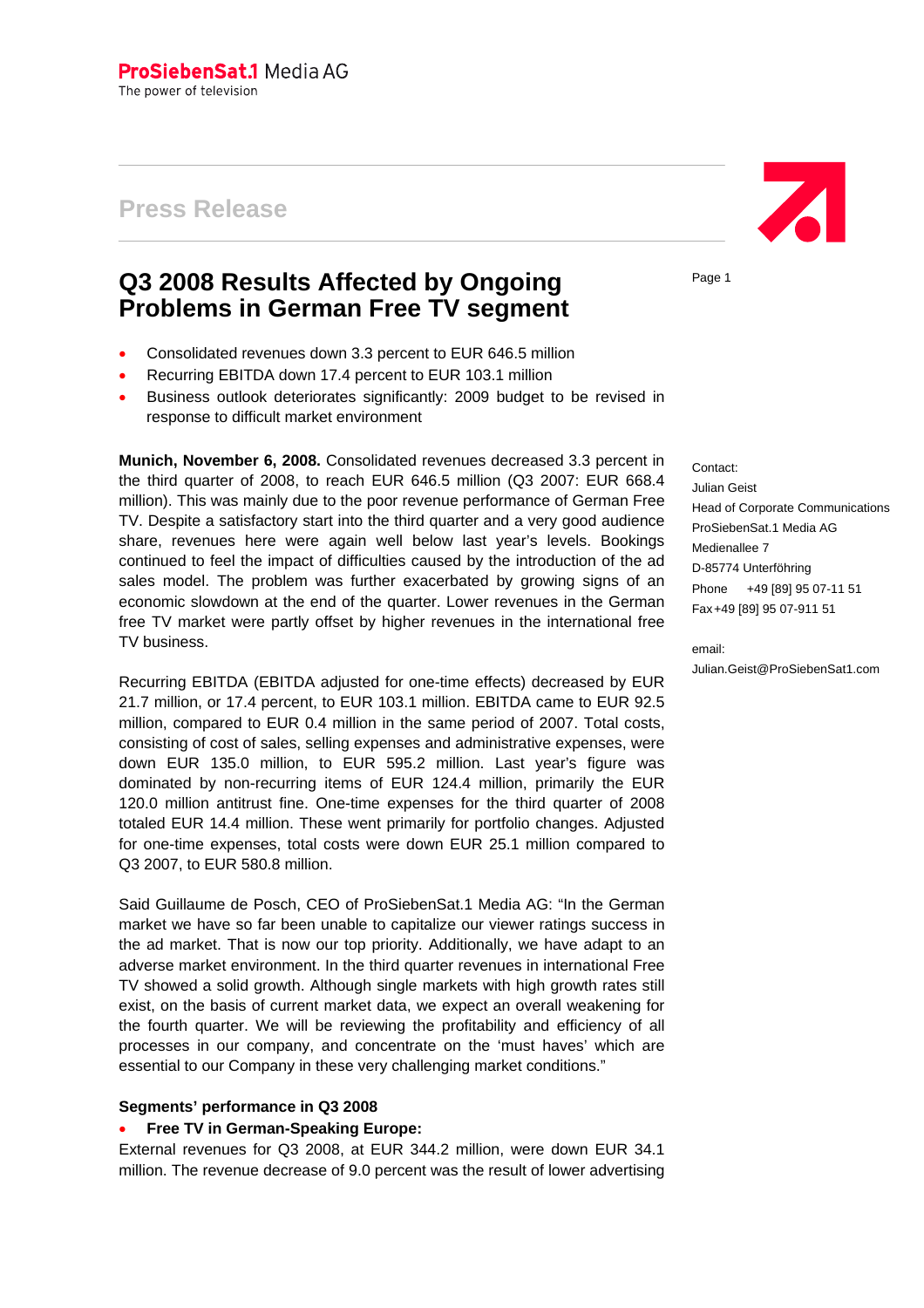

revenues in Germany. Part of the decline was compensated by savings on  $_{\text{Paqe 2 of 3}}$ operating costs. As planned, programming expenses were reduced by optimizing the use of programming assets – while at the same time increasing the group's audience share (Q3 2008: 29.7%; Q3 2007: 29.1%). The segment's recurring EBITDA was down EUR 17.9 million against the third quarter of 2007, to EUR 41.8 million (-30.1 percent). EBITDA, by contrast, grew disproportionately compared to last year, by EUR 91.2 million, to reach EUR 27.9 million. Last year's EUR -63.3 million was the result of one-time expenses of EUR 123.0 million, mainly for a Federal Cartel Office fine (EUR 120.0 million). Non-recurring effects for Q3 2008 came to EUR 13.9 million.

## • **Free TV International:**

Free TV International performed well. The segment's external revenues grew by 10.9 percent, to EUR 174.4 million (Q3 2007: EUR 157.3 million). Countries with the fastest growth were Denmark (+25 percent), Romania (+20 percent), Hungary (+13 percent) and Norway (+12 percent). Most of the increase came from higher advertising revenues. Higher distribution revenues and the good performance of new stations launched in 2007 also helped revenue growth. Recurring EBITDA grew EUR 5.5 million, or 15.6 percent, to reach EUR 40.8 million. EBITDA gained EUR 11.5 million, or 33.5 percent, to reach EUR 45.6 million. Third-quarter EBITDA for 2008 includes one-time income effects of EUR 4.8 million, most of which result from the sale of the Scandinavian subtitling service BTI.

#### • **Diversification:**

External revenues decreased by EUR 4.9 million, or 3.7 percent, to EUR 127.9 million, mainly because of lower call TV revenues at 9Live in Germany. International operations in radio and premium pay TV (C More) remained robust. The revenue driver in the German-speaking market was the online business. The segment's recurring EBITDA was down EUR 10.6 million, to EUR 19.3 million (–35.4 percent); EBITDA decreased EUR 10.8 million, to EUR 18.9 million (–36.5 percent).

#### **Outlook**

Difficulties following the introduction of the ad sales model in Germany will continue to make themselves felt in the fourth quarter, especially since the outlook for the German advertising market has markedly deteriorated. It's hard to tell what impact the crisis in the financial markets will have on the advertising industry internationally. But negative factors are likely to prevail, with differing impact on the regions in which the Group is active.

The ProSiebenSat.1 Group will adapt its 2009 budget to the changing environment, and move decisively to counteract a difficult market situation. Though cost management is already rigorous, additional savings will be made. "Like many other players, we too must gear up for the winter. Only rigorous cost management will safeguard the ProSiebenSat.1 Group's future. Such steps will pay off as soon as the economy picks up," explained de Posch.